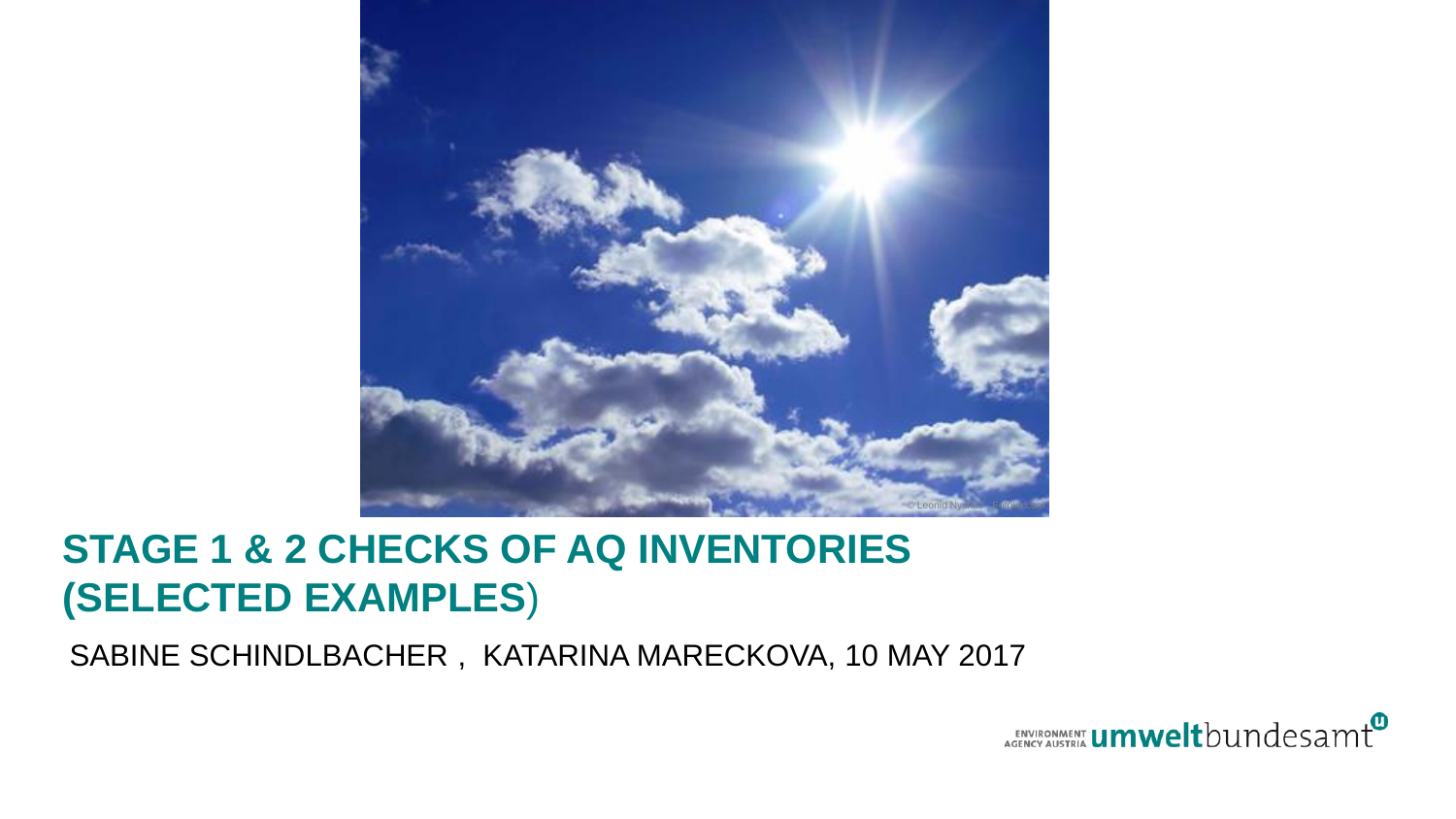## **RECALCULATIONS** IN THE EU-28 MS

| <b>Pollutant</b> | <b>Number of Recalculations</b><br>for the year 2014 (over 5)<br>tonnes and over 10%) |
|------------------|---------------------------------------------------------------------------------------|
| <b>NOx</b>       | 264                                                                                   |
| <b>SOx</b>       | 152                                                                                   |
| <b>NMVOC</b>     | 329                                                                                   |
| NH <sub>3</sub>  | 208                                                                                   |

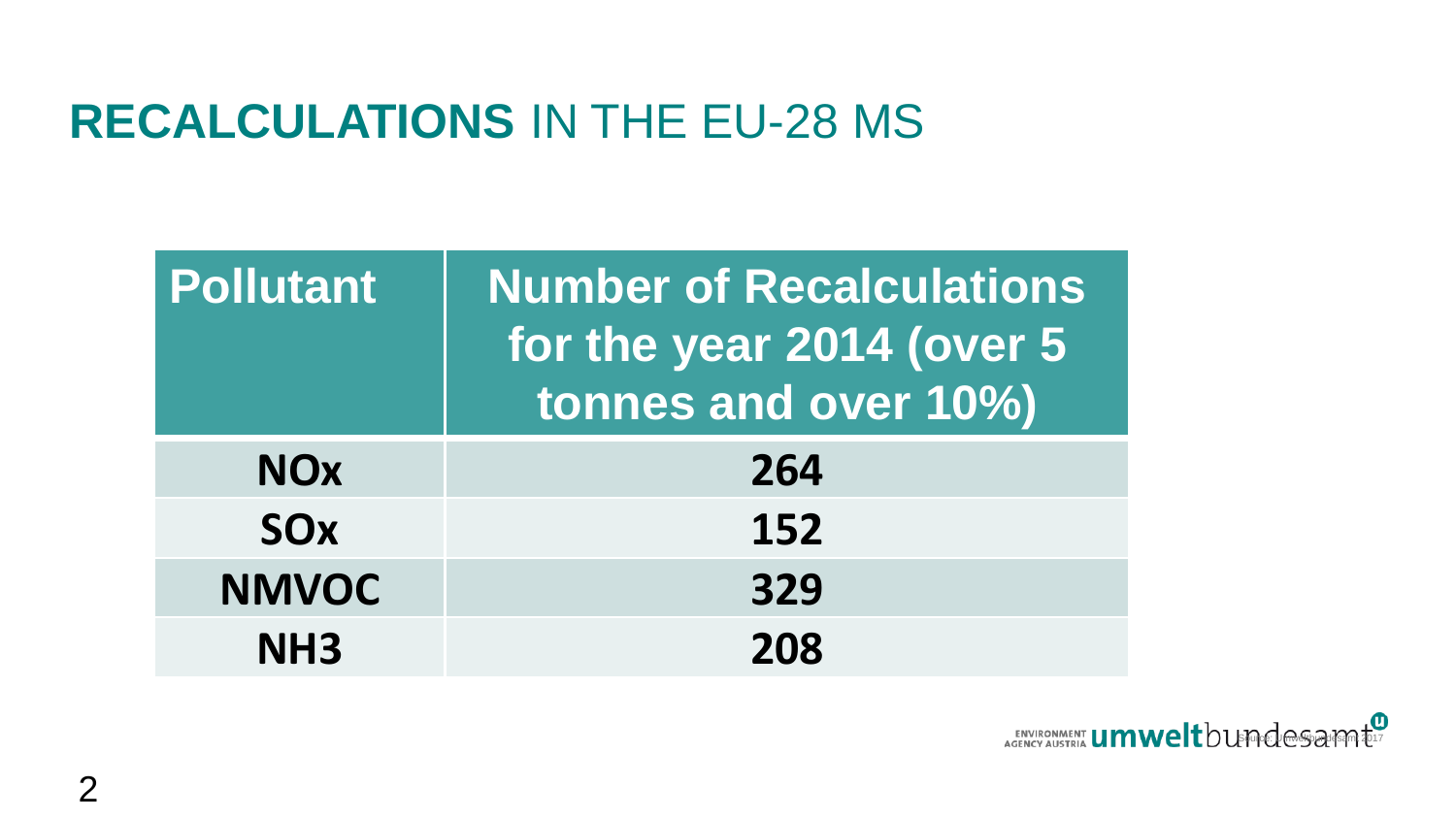## EXAMPLES FOR **SUBSTANTIAL RECALCULATIONS**



NMVOC emissions in the sector 3F for ES







1A1a Public electricity and heat production 3B1A Manure management - Dairy cattle 3F Field burning of agricultural residues 1A4bi Residential: Stationary

> **DE IIR**: Since emissions from application of manure to soils are reported for the first time in sector 3.D, the  $NH<sub>3</sub>$ emissions reported from sector 3.B decreased massively compared to the last submission.

**ES IIR:** In this edition, residues of wooden crop pruning, such as olive or vine, although they are burned, this activity is considered as waste and for this reason, as explained in the corresponding section, the emissions derived from the burning of pruning remains are **not included in category 3F;** these are included in activity **5.C.2. Open burning of waste** 

EN\ **GEN**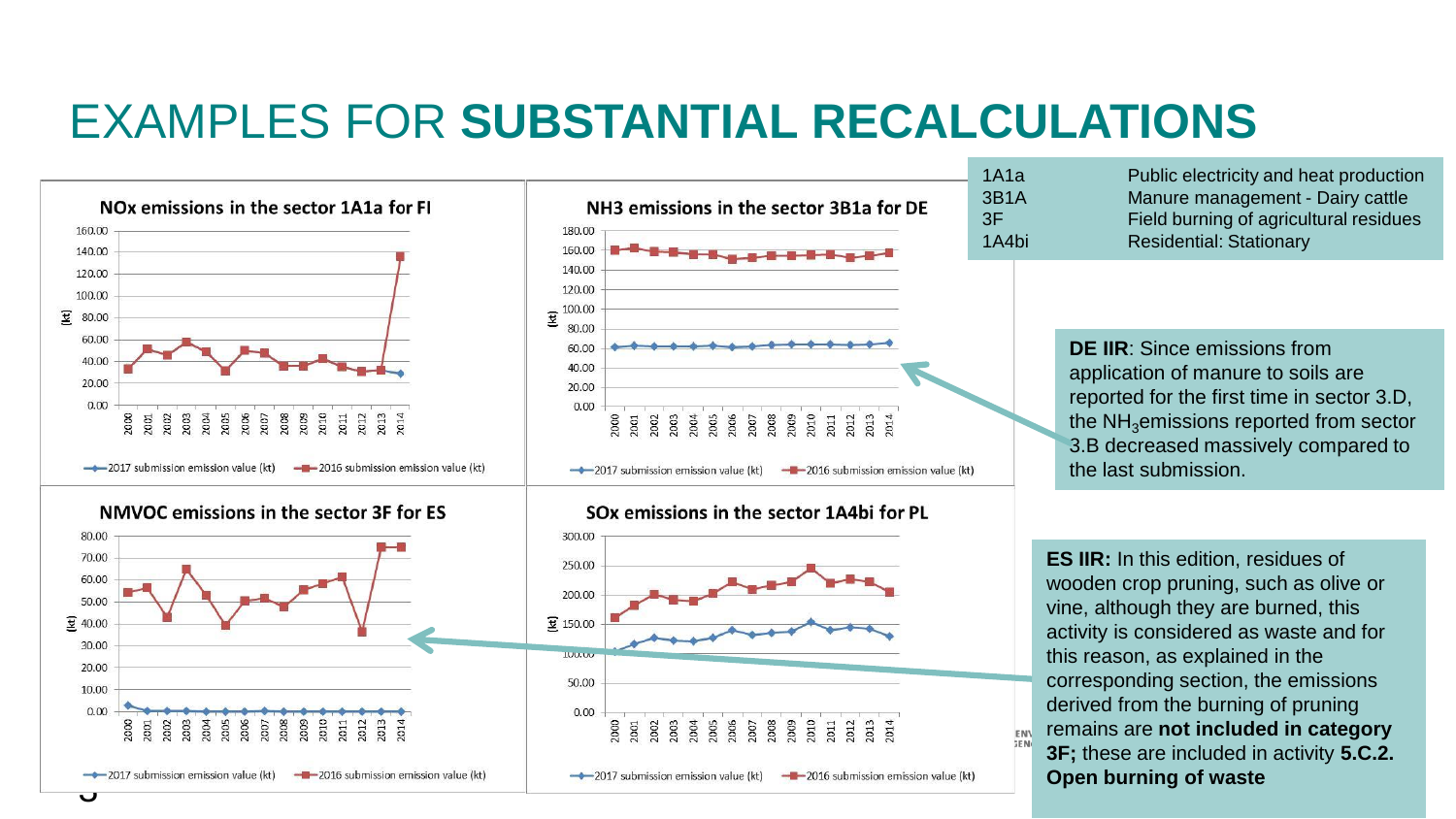# **MAJOR RECALCULATIONS** IN THE SECTOR **3B1A**

| <b>MS</b>      | <b>YEAR</b> | <b>NFR-Code</b> | <b>Full Name</b>                 | <b>Pollutant</b> | <b>Unit</b> | <b>Recalculation in %</b> |
|----------------|-------------|-----------------|----------------------------------|------------------|-------------|---------------------------|
| <b>Belgium</b> | 2014        | 3B1a            | Manure management - Dairy cattle | NH <sub>3</sub>  | kt          | $-28.3$                   |
| Germany        | 2014        | 3B1a            | Manure management - Dairy cattle | NH <sub>3</sub>  | kt          | $-58.4$                   |
| Estonia        | 2014        | 3B1a            | Manure management - Dairy cattle | NH <sub>3</sub>  | kt          | $-51.5$                   |
| Finland        | 2014        | 3B1a            | Manure management - Dairy cattle | NH <sub>3</sub>  | kt          | $-53.4$                   |
| Lithuania      | 2014        | 3B1a            | Manure management - Dairy cattle | NH <sub>3</sub>  | kt          | $-68.4$                   |
| Latvia         | 2014        | 3B1a            | Manure management - Dairy cattle | NH <sub>3</sub>  | kt          | 33.0                      |
| Poland         | 2014        | 3B1a            | Manure management - Dairy cattle | NH <sub>3</sub>  | kt          | 38.4                      |
| Sweden         | 2014        | 3B1a            | Manure management - Dairy cattle | NH <sub>3</sub>  | kt          | $-65.0$                   |
| Slovakia       | 2014        | 3B1a            | Manure management - Dairy cattle | NH <sub>3</sub>  | kt          | $-70.1$                   |

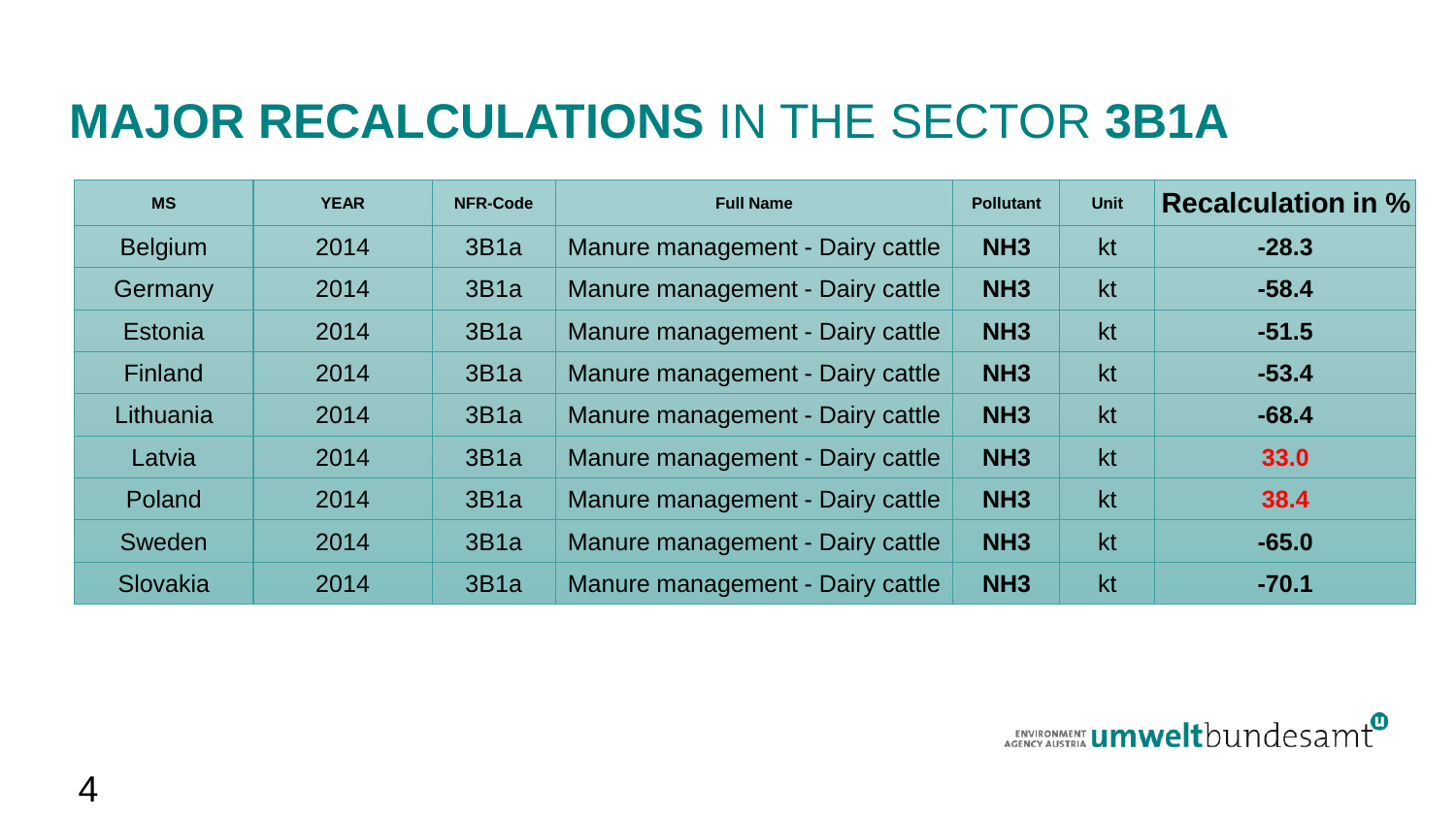# **COMPLETNESS OF 2017 DATA** EU-28

#### $\bullet$  For NO<sub>x</sub>, SO<sub>x</sub>, NMVOC, NH<sub>3</sub> and PM<sub>2.5</sub>

- **in 134 cases ..0" is reported** 
	- Improvement for next submission: Use of Proper Notation Key
- 21 cases of "C" (confidential), only Sweden and Germany use this Notation Key
- $\bullet$  4 844 cases of ..NE"
- 

• 15 788 cases of "NA" The use of these notation keys does not indicate that the reporting is incomplete

 $\bullet$  10 345 cases of "NO"

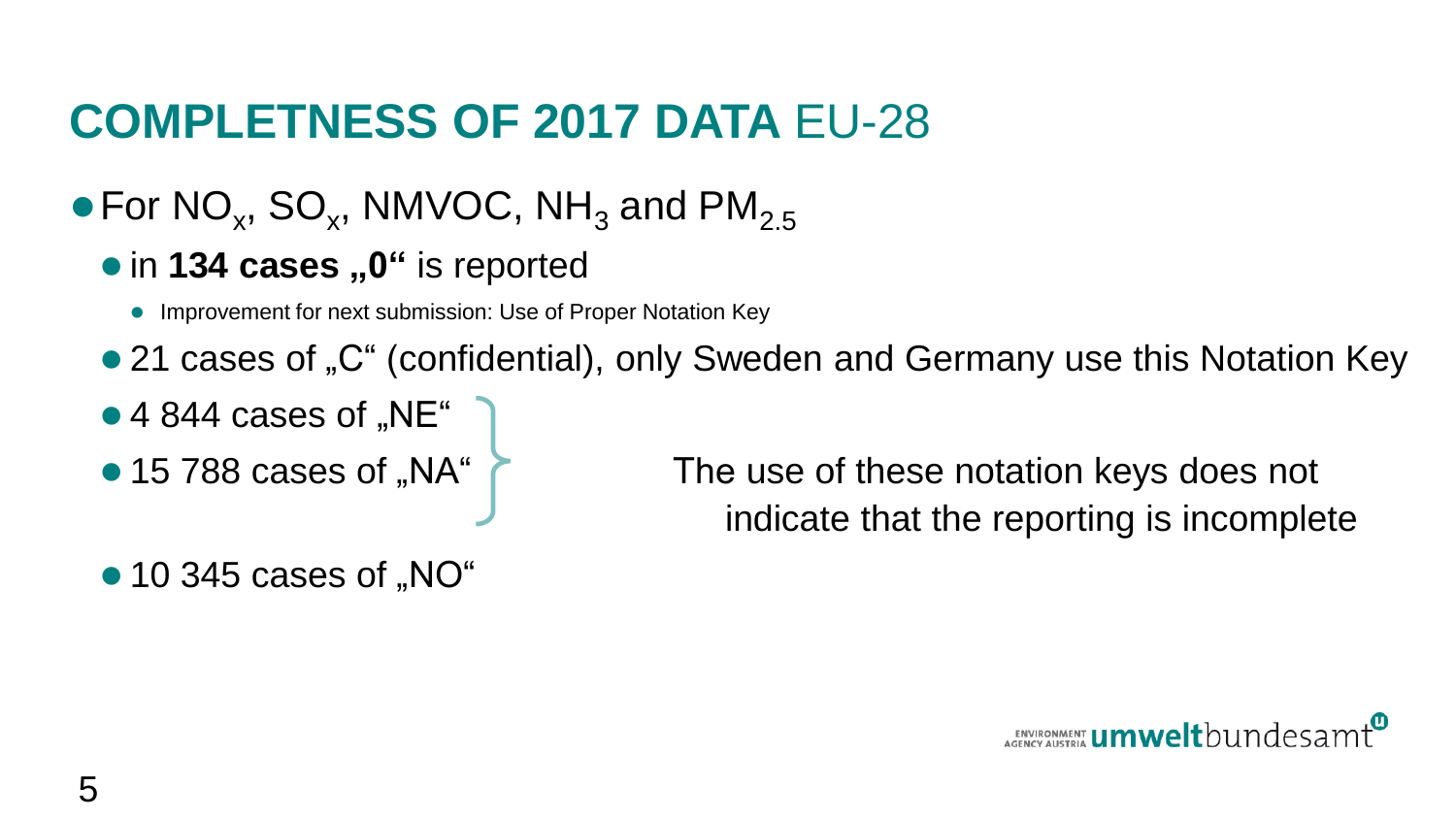# **RECALCULATIONS** IN THE EU-28 MS

- Use of the notation key "NA" is to be questioned if there is a method available in the EMEP/EEA Guidebook:
- often only revision of Notation Key necessary (e.g. NO instead of NA)

| <b>Pollutant</b>      | <b>NFR</b>         | <b>Full Name</b>                                    | <b>MS that reported</b><br><b>NA</b>  | <b>Highest</b><br>reported value       |
|-----------------------|--------------------|-----------------------------------------------------|---------------------------------------|----------------------------------------|
| NH <sub>3</sub>       | 3F                 | Field burning of agricultural residues              | CZ, IT, PL                            | $3.6$ kt $(FR)$ )                      |
| PM <sub>2.5</sub>     | 1B <sub>2aiv</sub> | Fugitive emissions oil: Refining /<br>storage       | AT, BG, DE, DK, FI,<br>GB, LU, PL, SE | 0.9 kt (PT)                            |
| NO <sub>x</sub>       | <b>3B1A</b>        | Manure management - Dairy cattle                    | BG, GB, MT, PL                        | $1.2$ kt (NL)                          |
| <b>SO<sub>x</sub></b> | 5C1biv             | Sewage sludge incineration                          | EE, PL, RO                            | 0.4 kt (GB)                            |
| <b>NO<sub>x</sub></b> | 2B3                | Adipic acid production                              | GB, PL, RO                            | 0.07 kt (FR)                           |
| <b>PM2.5</b>          | 2A5a               | Quarrying and mining of minerals<br>other than coal | BG, LU, MT, RO                        | $1.3$ (FR)<br>ce: Umweltbundesamt 2017 |
| NMVOC 1A3ei<br>O      |                    | Pipeline transport                                  | DK, RO                                | $0.2$ kt $(FR)$                        |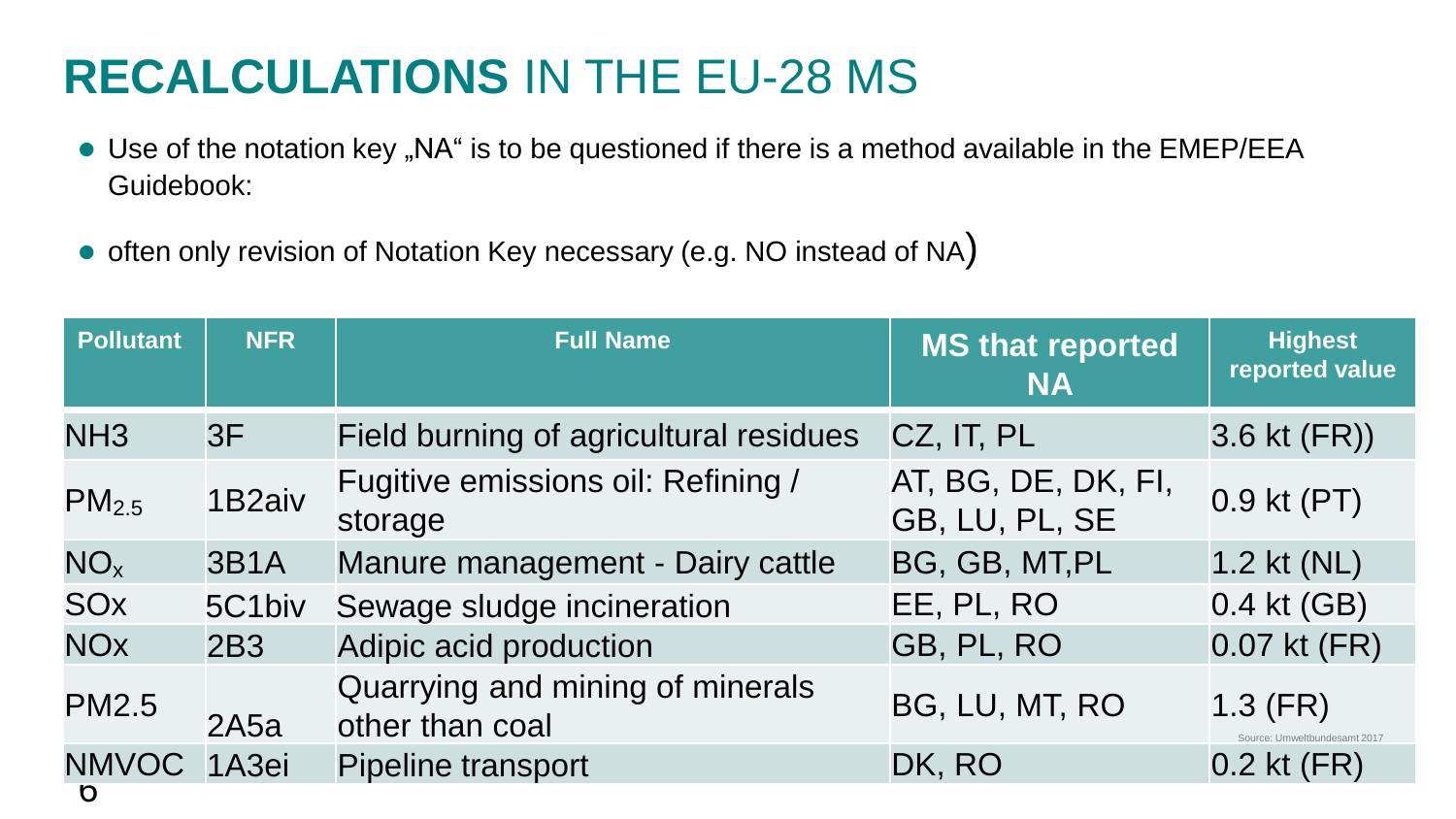# **TIME SERIES CONSITENCY**

- ⚫ The aim of this test is to identify instances of **dips, jumps, and sudden trends** in time series.
- Reported time series data were log 10-transformed prior to analysis to reduce intra-series variability and improve general time series linearity.
- ⚫ A linear regression was subsequently applied to the log-transformed values for each time series.
- ⚫ An individual value within the time series was identified as a **dip/jump if the respective residual value (regression forecast value - reported value) was greater than 2 standard deviations from the mean of all residuals within the time series.**
- ⚫ Only time series where the flagged **data value contributed a significant fraction (>3%)** of the **national to**tal for the given year are included
- ⚫ Time series where sigma grow largely (i.e. larger than 20% of the time series mean value) because of extreme variation in the emission data are also flagged.<br>**Contract the emission data are also flagged.**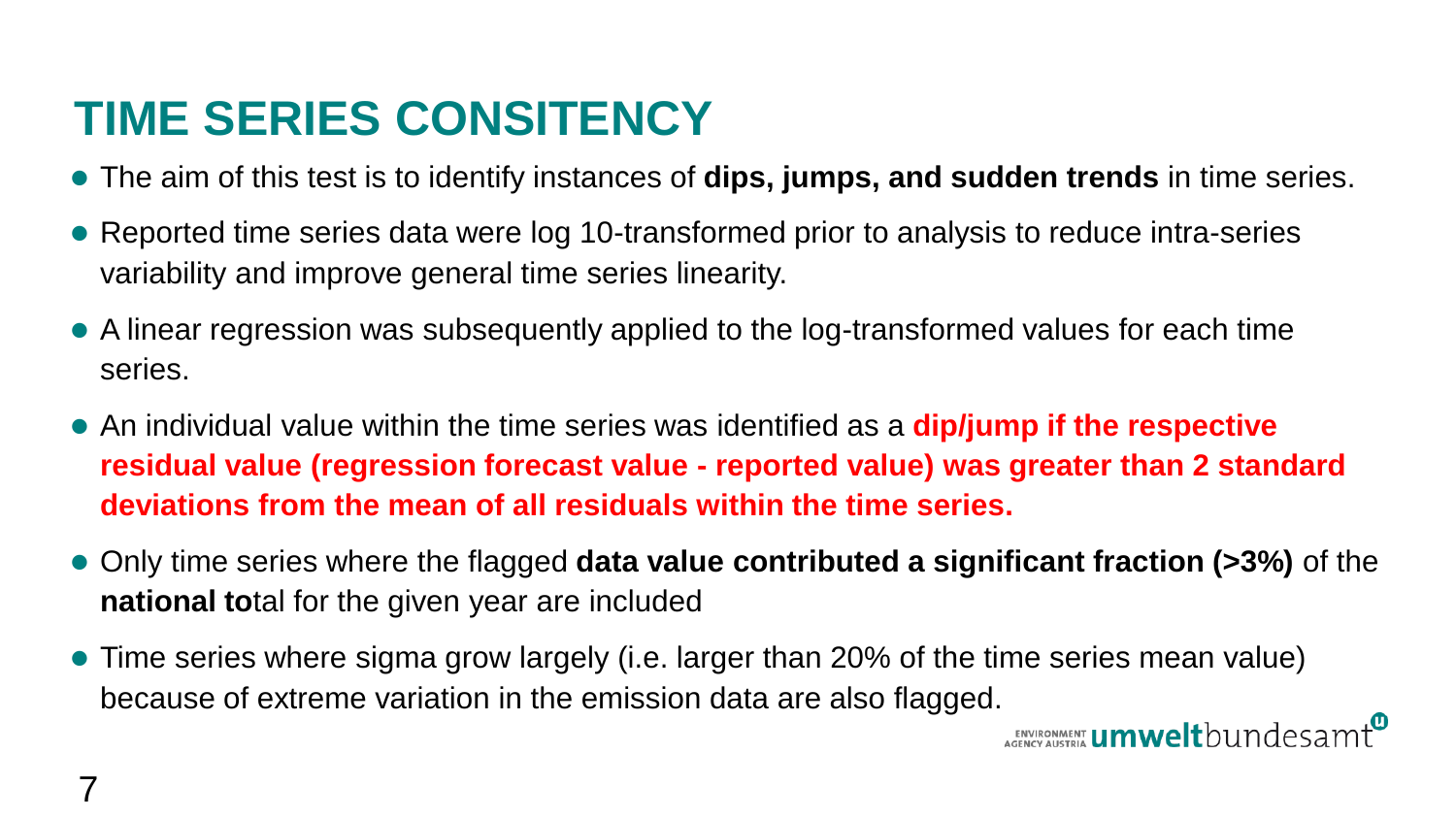#### **TIME SERIES CONSISTENCY** – EXAMPLE

 $MAIN$  (Unit = Mg)

|                       |                                                                                                                                                                                                     | 1990  | 1991  | 1992  | 1993                             | 1994        | 1995        | 1996                                                                                                    | 1997        | 1998  | 1999       | 2000  | 2001  | 2002  | 2003                                      | 2004  | 2005  | 2006                                                                                            | 2007        | 2008  | 2009       | 2010  | 2011  | 2012        | 2013  | 2014                                                                                                                                                                                  | 2015 |
|-----------------------|-----------------------------------------------------------------------------------------------------------------------------------------------------------------------------------------------------|-------|-------|-------|----------------------------------|-------------|-------------|---------------------------------------------------------------------------------------------------------|-------------|-------|------------|-------|-------|-------|-------------------------------------------|-------|-------|-------------------------------------------------------------------------------------------------|-------------|-------|------------|-------|-------|-------------|-------|---------------------------------------------------------------------------------------------------------------------------------------------------------------------------------------|------|
| NO <sub>x</sub>       | 1A1b                                                                                                                                                                                                |       |       |       |                                  |             | З           |                                                                                                         | 9           | 5505  | 5193       | 4238  | 4267  | 4351  | 4548                                      | 3526  | 2737  | 1947                                                                                            | 2573        | -11   | q          | 12    | 11    | 1196        | 1249  | 969                                                                                                                                                                                   | 1190 |
| <b>NOx</b>            | 1A3bi                                                                                                                                                                                               | 31776 |       |       | 15743 19309 22648 22758 24936    |             |             | 21403                                                                                                   | 17043       | 20946 | 21395      | 22598 | 22358 | 23721 | 23543                                     | 22194 | 21787 | 22965                                                                                           | 21678 21287 |       | 20650      | 19158 | 18061 | 18692       | 16906 | 18538 19755                                                                                                                                                                           |      |
| NO <sub>x</sub>       | 1A3bii                                                                                                                                                                                              | 12962 | 7015  | 7770  | 8807                             | 8294        | 8784        | 7616                                                                                                    | 5894        | 7205  | 6966       | 5933  | 5366  | 5471  | 5766                                      | 6312  | 6044  | 5431                                                                                            | 4734        | 4881  | 4555       | 4365  | 4401  | 4701        | 3997  | 4376                                                                                                                                                                                  | 4788 |
| NO <sub>x</sub>       | 1A3di(ii)                                                                                                                                                                                           | 4679  |       | 21518 | 20811                            | 20972 21757 |             | 18909                                                                                                   | 706         | 5495  | 629        | 5024  | 7537  | 8242  | 10754                                     | 9028  | 8635  | 8321                                                                                            | 4082        | 9590  | 16295      | 7730  | 5989  | 5039        | 7168  | 6458                                                                                                                                                                                  | 6846 |
| NO <sub>x</sub>       | <b>ADJUSTMENTS</b>                                                                                                                                                                                  |       |       |       |                                  |             |             |                                                                                                         |             |       |            |       |       |       |                                           |       |       |                                                                                                 |             |       |            |       |       |             |       | 270187 210065 181847 182689 177940 187870 183422 159366 158306 137011 148943 153843 175078 179822 177221 184989 180934 165588 166414 150656 140457 156838 142127 127311 133335 131621 |      |
| <b>NOx</b>            | NATIONALTOTAL 270187 210065 181847 182689 177940 187870 183422 159366 158306 137011 148943 153843 175078 179822 177221 184989 180934 165588 166414 150656 140457 156838 142127 127311 133335 131621 |       |       |       |                                  |             |             |                                                                                                         |             |       |            |       |       |       |                                           |       |       |                                                                                                 |             |       |            |       |       |             |       |                                                                                                                                                                                       |      |
| <b>NO<sub>x</sub></b> | <b>NTCOMPLIANCE</b>                                                                                                                                                                                 |       |       |       |                                  |             |             |                                                                                                         |             |       |            |       |       |       |                                           |       |       |                                                                                                 |             |       |            |       |       |             |       | 270187 210065 181847 182689 177940 187870 183422 159366 158306 137011 148943 153843 175078 179822 177221 184989 180934 165588 166414 150656 140457 156838 142127 127311 133335 131621 |      |
| NMVOC 1A3bi           |                                                                                                                                                                                                     | 29936 | 14697 | 17403 |                                  |             |             |                                                                                                         |             |       |            |       |       |       |                                           |       |       | 20172 19425 21389 18039 12599 15402 14976 14549 13505 14286 13902 12048 12165 12743 11536 10968 |             |       | 10954 9862 |       | 8782  | 8241        | 7238  | 7774                                                                                                                                                                                  | 7720 |
| NMVOC 1A3bii          |                                                                                                                                                                                                     | 6251  | 3293  | 3924  | 4593                             | 4321        | 4729        | 3928                                                                                                    | 2549        | 3131  | 2915       | 2471  | 2052  | 1980  | 1913                                      | 1722  | 1707  | 1236                                                                                            | 977         | 892   | 811        | 729   | 670   | 641         | 508   | 535                                                                                                                                                                                   | 545  |
| NMVOC 1B2av           |                                                                                                                                                                                                     |       | 2139  | 2541  | 3270                             | 7049        | 3600        | 3107                                                                                                    | 2123        | 2735  | 2667       | 2964  | 2032  | 3980  | 2036                                      | 2319  | 2105  | 3154                                                                                            | 2286        | 2368  | 2438       | 2367  | 2211  | 2153        | 1895  | 1886                                                                                                                                                                                  | 1988 |
| NMVOC 2D3e            |                                                                                                                                                                                                     |       |       |       | 342526 342526 342526 298735 9133 |             | 1701        | 1571                                                                                                    | 259         | 987   | 1076       | 1376  | 1361  | 993   | 585                                       | 615   | 454   | 448                                                                                             | 337         | 100   | 122        | 157   | 174   | 234         | 98    | 127                                                                                                                                                                                   | 113  |
| NMVOC 3Da1            |                                                                                                                                                                                                     |       |       |       |                                  |             |             | 37892 38501 28472 28044 25581 24465 21792 22311 24456 23680                                             |             |       |            |       |       |       | 11803 21937 18435 17902 19205 18248 19534 |       |       |                                                                                                 | 20876       | 19850 | 27693      | 24877 | 23903 | 14298 13931 |       | 16306 16144                                                                                                                                                                           |      |
| SOx.                  | 1A2a                                                                                                                                                                                                |       |       |       |                                  |             |             | 204029 160803 125444 119860 110829 109308 105751 110229 69619 43807 86872 36221 30135 27262 23827 23194 |             |       |            |       |       |       |                                           |       |       | 16269 7003                                                                                      |             | 6741  | 4127       | 2886  | 34157 | 11913       | 1172  | 1008                                                                                                                                                                                  | 1125 |
| S <sub>O</sub> x      | 1A4bi                                                                                                                                                                                               |       |       | 30826 |                                  |             |             | 33232 24548 19960 24776 18731 18681                                                                     |             |       | 12698 9517 |       | 6286  | 11359 | 13485 10419 9482                          |       |       | 10153 8696                                                                                      |             | 8151  | 5867       | 7938  | 9769  | 9492        | 7820  | 5723                                                                                                                                                                                  | 5829 |
| <b>SO<sub>x</sub></b> | 2H1                                                                                                                                                                                                 |       | 4731  | 6128  | 6787                             | 6954        | 8737        | 8374                                                                                                    | 7304        | 5272  | 4073       | 4487  | 4869  | 4508  | 6648                                      | 6786  | 6277  | 6427                                                                                            | 4571        | 4389  | 1443       | 5554  | 6973  | 5465        | 6868  | 7204                                                                                                                                                                                  | 1993 |
| NH3                   | 2 <sub>B7</sub>                                                                                                                                                                                     | 942   | 804   | 465   | 234                              | 406         | 716         | 779                                                                                                     | 757         | 732   | 622        | 832   | 1011  | 930   | 986                                       | 1028  | 1052  | 1055                                                                                            | 1098        | 1129  | 752        | 1985  | 1256  | 1324        | 1247  | 1384                                                                                                                                                                                  | 1328 |
| NH3                   | 3B <sub>3</sub>                                                                                                                                                                                     | 32294 | 32553 | 28005 | 22262                            | 18183       | 15540 15814 |                                                                                                         | 13962 11438 |       | 12295 9812 |       | 6453  | 6930  | 7733                                      | 7522  | 7180  | 7454                                                                                            | 7214        | 6354  | 5756       | 5303  | 4860  | 4381        | 4267  | 4325                                                                                                                                                                                  | 4384 |
| NH3                   | 3B4e                                                                                                                                                                                                | 951   | 923   | 914   | 910                              | 985         | 1137        | 1284                                                                                                    | 1364        | 1038  | 1098       | 1125  | 1161  | 1247  | 1287                                      | 1332  | 1122  | 1369                                                                                            | 1389        | 586   | 1391       | 1372  | 1152  | 1166        | 1372  | 1372                                                                                                                                                                                  | 1372 |
| NH <sub>3</sub>       | 3B4f                                                                                                                                                                                                | 2803  | 2784  | 2774  | 2591                             | 2447        | 2354        | 2409                                                                                                    | 2434        | 1915  | 1841       | 1737  | 1623  | 1570  | 1570                                      | 1543  | 1138  | 1473                                                                                            | 1451        |       | 1388       | 1259  | 1102  | 1109        | 1259  | 1259                                                                                                                                                                                  | 1259 |
| NH3                   | 3B4qi                                                                                                                                                                                               | 5720  | 5196  | 4111  | 3925                             | 5916        | 4003        | 3543                                                                                                    | 3314        | 3198  | 3156       | 2948  | 3250  | 3754  | 3278                                      | 3425  | 2960  | 3100                                                                                            | 3315        | 3225  | 2550       | 2886  | 2452  | 2345        | 2439  | 2522                                                                                                                                                                                  | 2583 |
| NH3                   | 3B4aiv                                                                                                                                                                                              | 18266 | 11896 | 2824  | 2824                             | 2824        | 5271        | 3164                                                                                                    | 2703        | 2696  | 2668       | 2423  | 2462  | 3332  | 4074                                      | 2165  | 1881  | 1966                                                                                            | 2297        | 2235  | 1286       | 1721  | 1386  | 1309        | 39    | 39                                                                                                                                                                                    | 1235 |
| NH <sub>3</sub>       | 3Da1                                                                                                                                                                                                | 6327  | 10133 | 5312  | 6855                             | 4837        | 3571        | 3545                                                                                                    | 3441        | 3611  | 3218       | 54    | 3212  | 3489  | 3631                                      | 4117  | 4469  | 4519                                                                                            | 5201        | 6102  | 9579       | 7569  | 7486  | 7392        | 1182  | 1133                                                                                                                                                                                  | 1199 |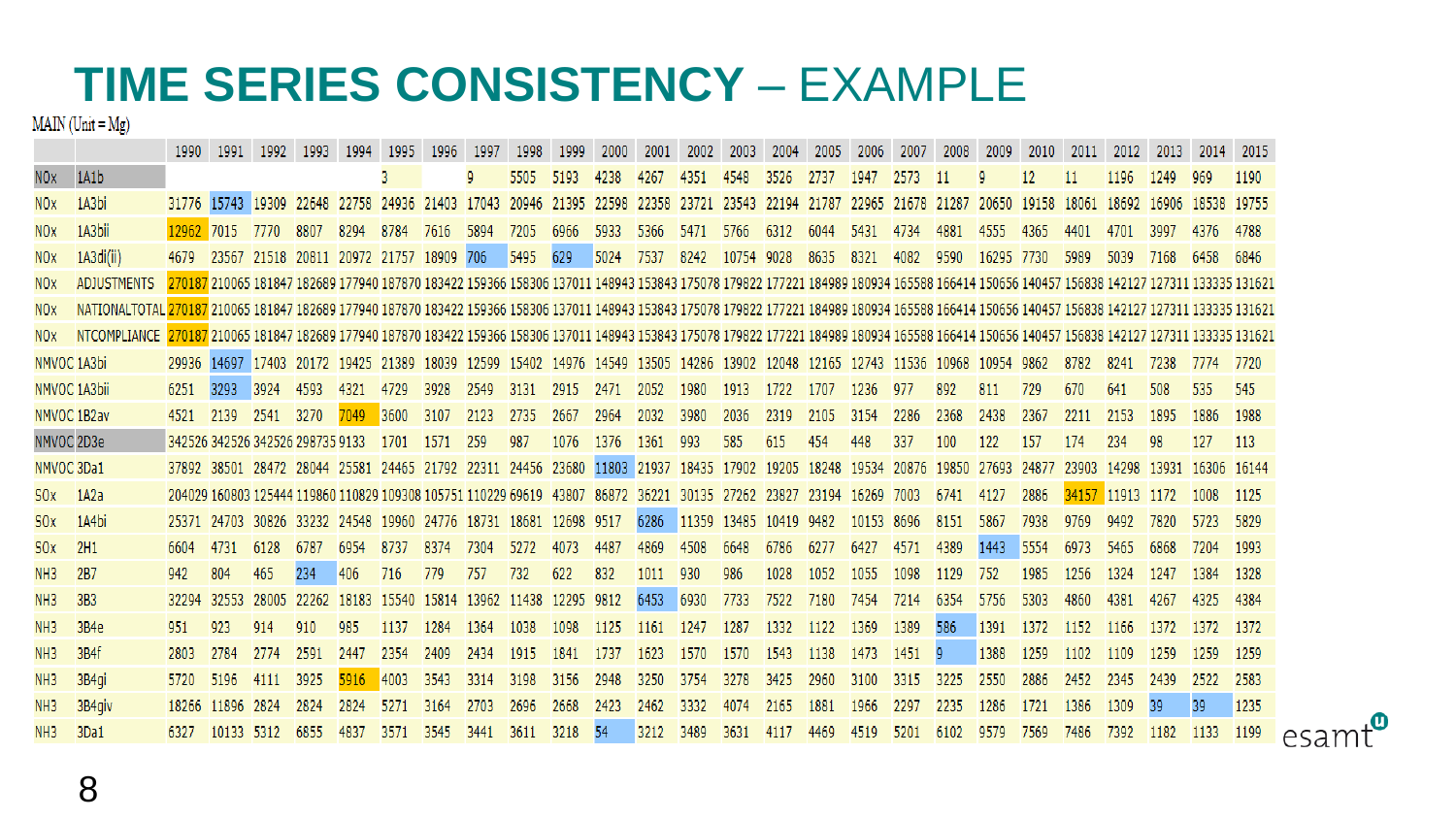# REPORTING IN 6A AND 6B

● **Reporting of 6A** : Other (included in national total for entire territory) (please specify in IIR) for 2015

- GB
- HU
- LV
- NL
- SE
- ⚫ **Reporting of 6B**: Other **not** included in national total of the entire territory (please specify in the IIR) for 2015:
	- FR

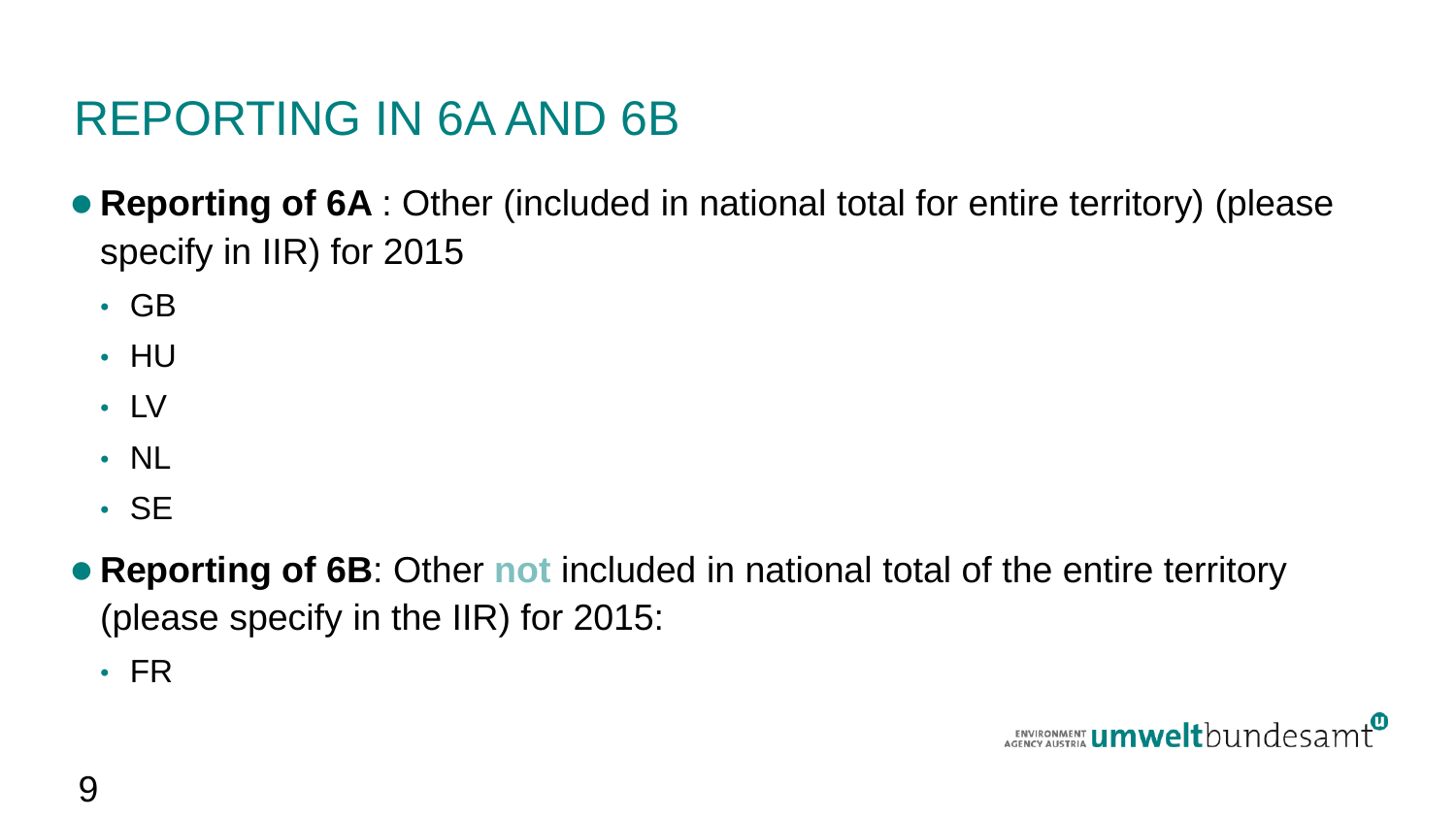#### **PM2.5 > PM10**

- Approx: **350 cases** for the year 2015 where  $PM_{2.5} = PM_{10}$  (for all 28 EU-MS)
- **6 cases** for the year 2015 where PM<sub>2.5</sub> emission are bigger than PM<sub>10</sub> (for all 28 EU-MS)

|              |      |                     |                                      |    |                   |        | <b>PM10-</b> |
|--------------|------|---------------------|--------------------------------------|----|-------------------|--------|--------------|
| <b>#ISO2</b> | Year | Sector              | <b>Sector Description</b>            |    | unit <b>PM10</b>  | PM2.5  | PM2.5        |
| LT.          | 2015 | 1A1b                | Petroleum refining                   | kt | 0.0125            | 0.0132 | $-0.0007$    |
| LT.          | 2015 | 1A <sub>3</sub> dii | National navigation (shipping)       | kt | 0.0061            | 0.0065 | $-0.0004$    |
| LT.          | 2015 | 3B <sub>2</sub>     | Manure management - Sheep            | kt | 0.0000            | 0.0025 | $-0.0025$    |
| LU           | 2015 | 3De                 | <b>Cultivated crops</b>              | kt | 0.0079            | 0.2043 | $-0.1964$    |
| <b>MT</b>    | 2015 | 3B4giv              | Manure management - Other poultry    | kt | 0.000020 0.000027 |        | $-0.000007$  |
| <b>NL</b>    | 2015 | 1A4ai               | Commercial/institutional: Stationary | kt | 0.027054 0.027079 |        | $-0.000025$  |

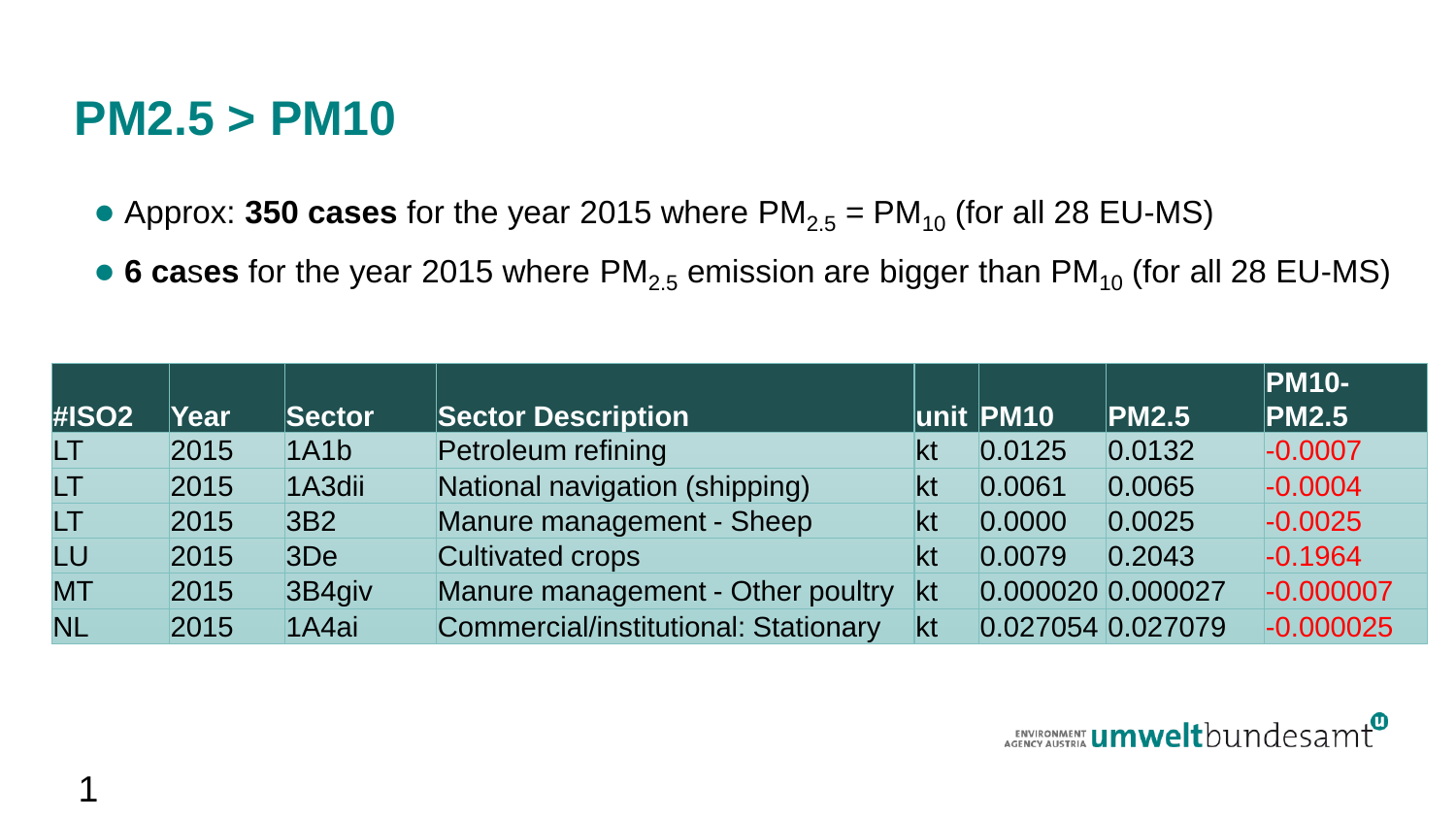#### PM2.5/PM10 RATIO

#### 5A: Biological treatment of waste - Solid waste disposal on land



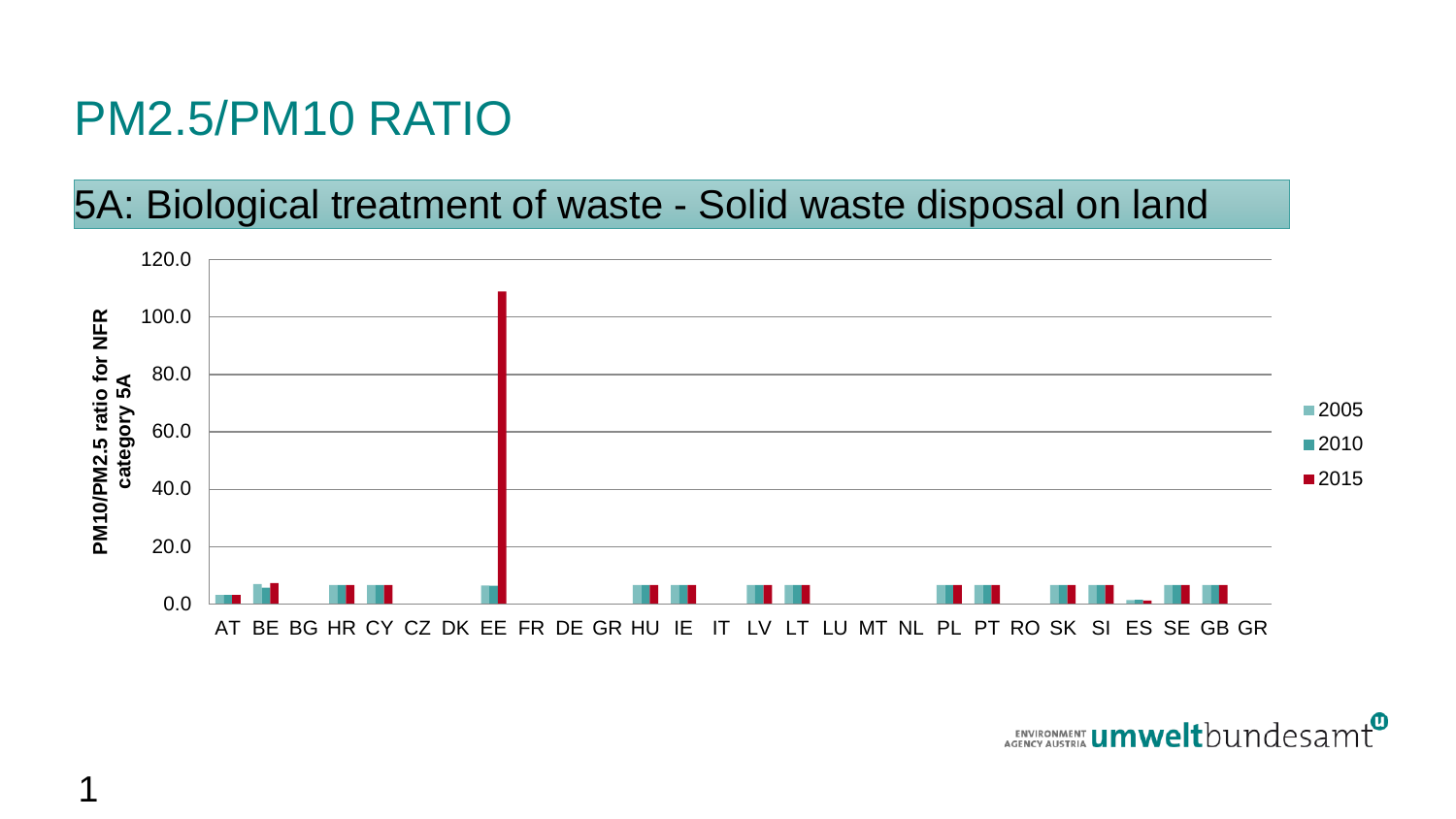### **NH3** KEY CATEGORIES - COMPARISON



#### **% contribution to National Total - Animal manure applied to soils**



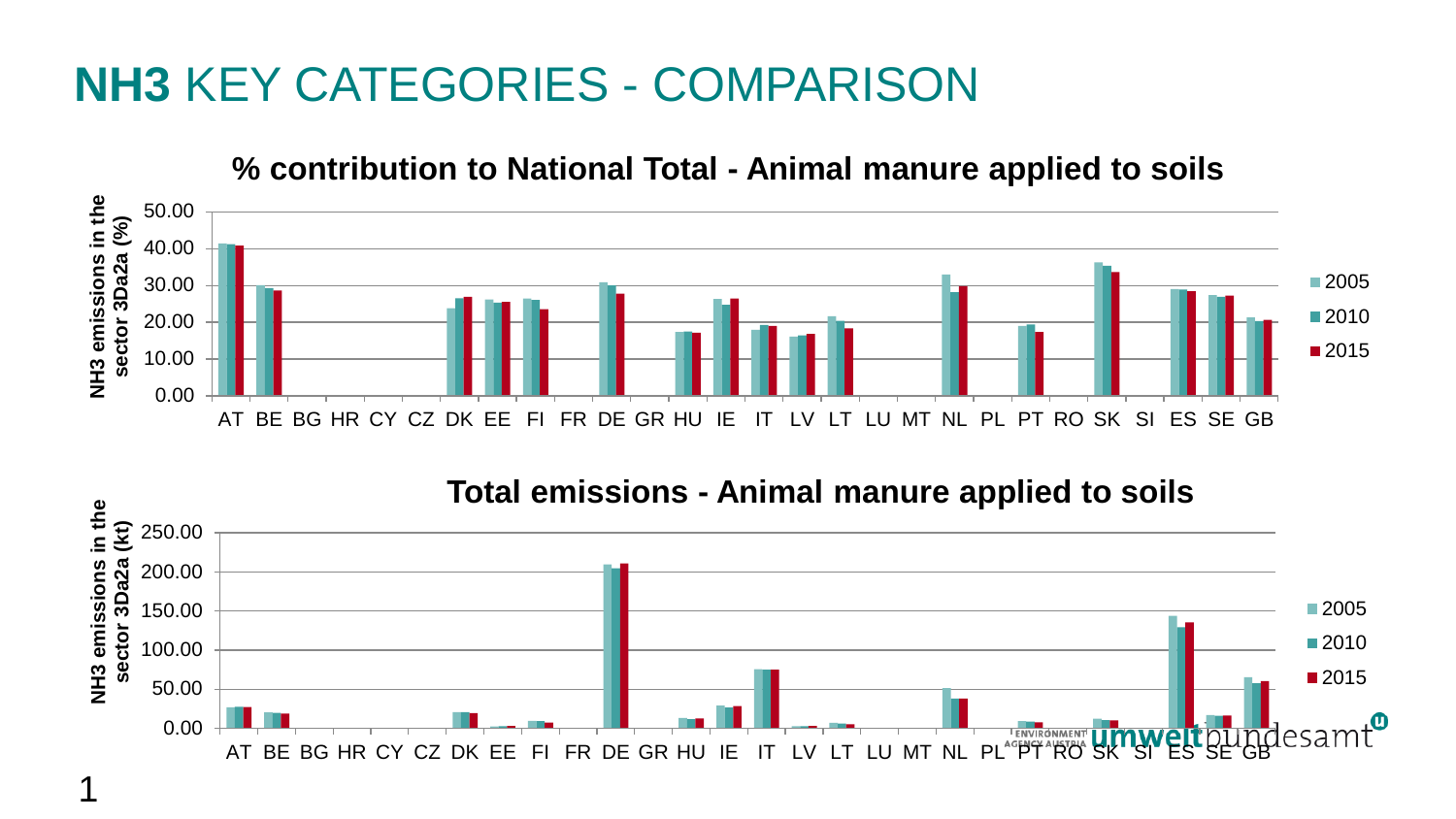#### **FUEL SOLD/FUEL USED** EXAMPLES

|                   |      |                       |             | 1A3(template  | Sum 1A3b(template |                   |  |  |
|-------------------|------|-----------------------|-------------|---------------|-------------------|-------------------|--|--|
| #ISO <sub>2</sub> | Year | <b>Pollutant</b>      | <b>Unit</b> | row 152) used | row 27 to 33)     | <b>Difference</b> |  |  |
| AT                | 2015 | <b>NO<sub>x</sub></b> | kt          | 59.25         | 73.16             | $-13.91$          |  |  |
| <b>BE</b>         | 2015 | <b>NO<sub>x</sub></b> | kt          | 90.81         | 91.52             | $-0.71$           |  |  |
| <b>CZ</b>         | 2015 | <b>NO<sub>x</sub></b> | kt          | 39.10         | 35.62             | 3.47              |  |  |
| IE                | 2015 | <b>NO<sub>x</sub></b> | kt          | 39.82         | 37.51             | 2.31              |  |  |
| LU                | 2015 | <b>NO<sub>x</sub></b> | kt          | 5.17          | 13.25             | $-8.07$           |  |  |
| <b>NL</b>         | 2015 | <b>NO<sub>x</sub></b> | kt          | 106.84        | 84.82             | 22.02             |  |  |